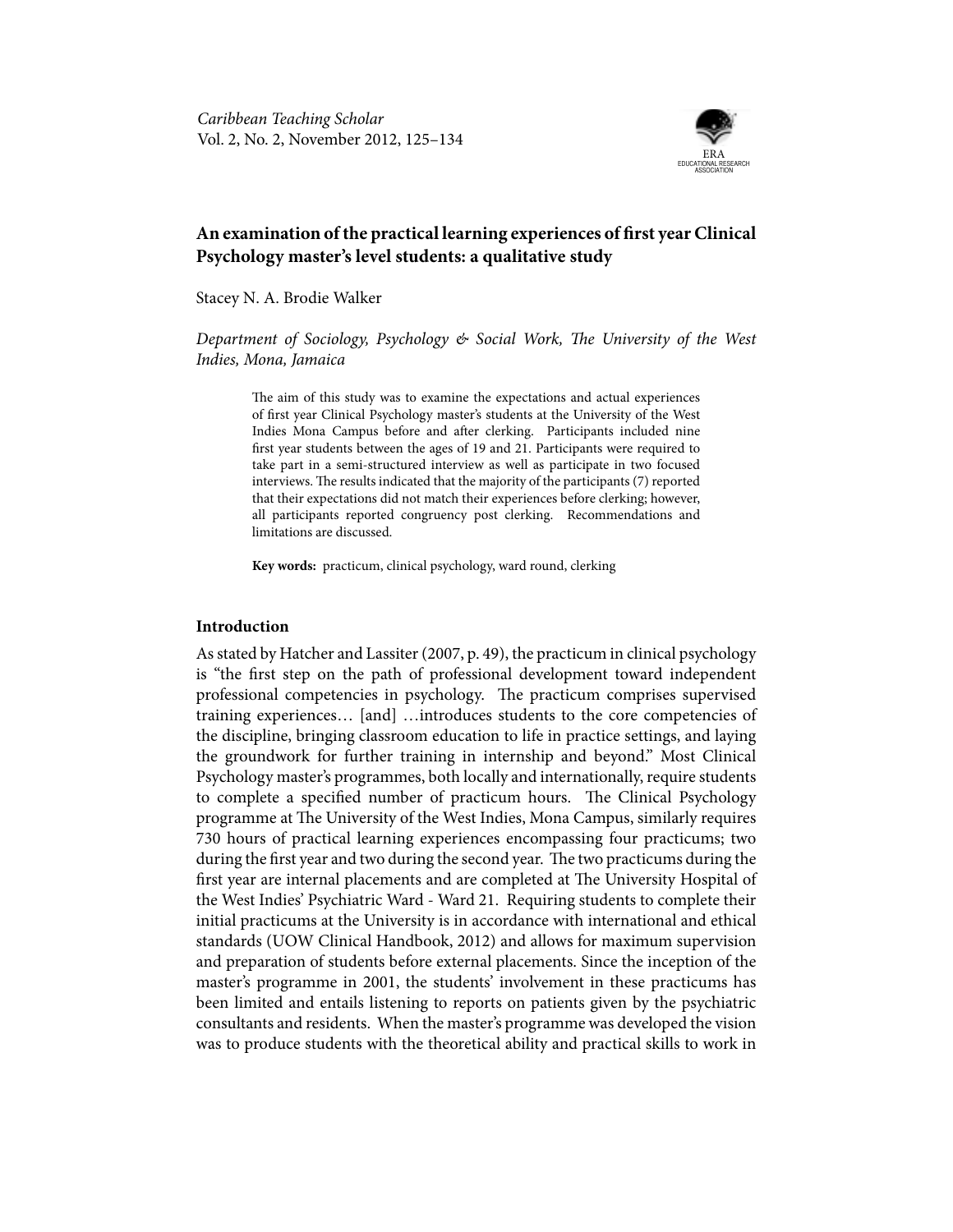a variety of roles and settings within the Caribbean. Specifically, the programme aims to graduate students who can theoretically analyse/assess and implement treatment from a conceptual approach (The University of the West Indies, Clinical Psychology Programme Brochure, 2005). It is the belief of this author that this vision is not being realised as students' limited contact with patients during their first year makes them ill-prepared to understand how patients seen on the ward, and in general, are more than the diagnosis with which they are labelled.

Further to this, the students in the Clinical Psychology programme often complained of feeling as if they were not a part of the psychiatric community and questioned the role of the psychologist in ward rounds. In the beginning the role of the psychologist in ward rounds was practically non-existent, as there was only one psychologist who was expected to attend ward rounds, conduct groups and address the individual psychological needs of the patients. The students in the first two cohorts of the programme interfaced primarily with psychiatrists and other members of the psychiatric team with little to no input from the psychologist. Realising that the lack of representation of psychologists at ward rounds would adversely affect the vision of the programme and the overall training of the students, psychologists joined all teams (known as firms) on the ward in 2003. Although this change was seen as a necessity for the training of the psychology students, the transition was not flawless. Traditionally ward rounds are managed by psychiatrist; therefore, the psychologist's role was constantly in question.

In trying to identify the role(s) which the psychologist could assume it is first necessary to understand their competencies. One of the many competencies of a psychologist is that of assessment and psychological testing, hence, it is evident that the psychologist could make a contribution to solidifying the diagnostic process of the patients seen on Ward 21. This process is important because the diagnostic labelling will have implications on the way in which patients are viewed by others. In the role of psychodiagnostician the psychologist would help to "diagnose the total personality of the patient by integrating his/her findings with the case history and the medical, psychiatric and neurological data" (Kutash, 2006, p. 324); thus the patient is seen and treated as a whole person through the use of a conceptual approach. Another competence is that of analysing and theorizing, thus the psychologist could emphasise the psychosocial aspect of the patient's diagnoses paying special attention to family and developmental history, as well as bringing a theoretical understanding to the current diagnoses.

With psychologists on all firms of ward round and a clearer understanding of the possible roles and competencies of the psychologist, the expectation was the formulation of a multidisciplinary team and enhanced training opportunity for both the medical and psychology students. However, the reality was that the psychologist participated minimally and the psychology students played the role of observer.

It is common knowledge that "conducting a ward round is a complex task that involves both patient management and team working skills" (Norrgard, Ringsted & Dolmans, 2004; Wray, Friedland, Ashton, Scheurich & Zollow, 1986,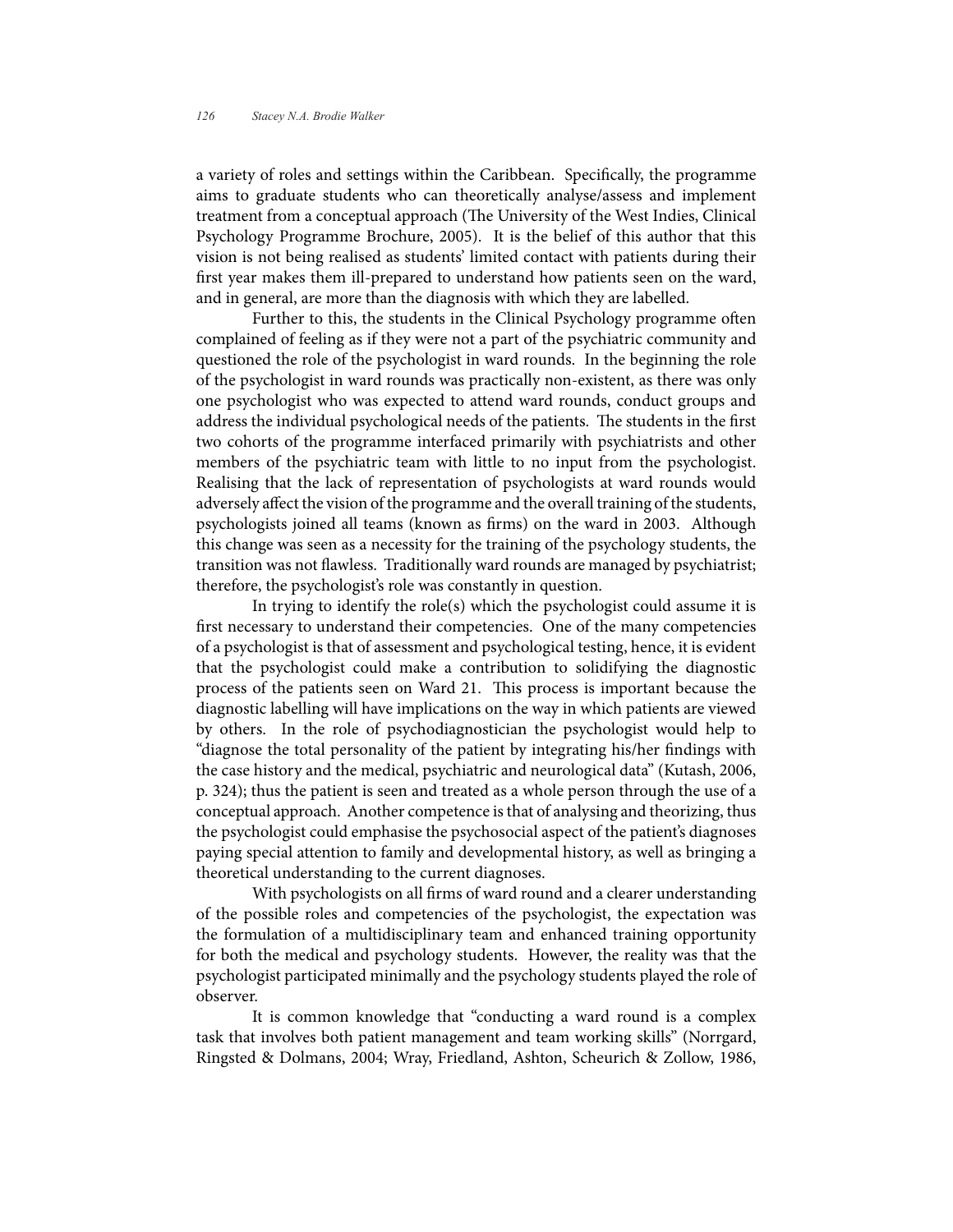cited in Fiddler *et al*. 2010, p. 119); and that, successful ward round provides an opportunity for multidisciplinary working (Fiddler, Borglin, Galloway, Jackson, McGowan & Lovell, 2010). Thus the task set forward was to find a way to incorporate psychology in order to achieve the goals of the programme and ward round.

#### **Aim**

The aim of the study was to assess the students' perspective of their practicum experience as it relates to their contact with patients, level of involvement and feelings of preparedness for future practicums. The study also re-assessed the students on the same (above mentioned) variables after they clerked patients on the ward.

# **Method**

During the 2005-2006 academic year all ten first year students of cohort five were approached to participate in the study; one student deferred acceptance mid-way in the semester, therefore, nine students participated. Participants were all females and between the ages of 19 and 21; eight participants were Jamaican and one was Barbadian. A semi-structured interview was developed by the author; this interview was developed based on the author's interaction with students and understanding of the students' experiences and needs. The interview comprised of five openended questions targeted at gathering information on students' experiences of ward rounds before and after the implementation of clerking. During the first semester of the 2005-2006 academic year all students attended both firms of ward rounds and participated minimally. For the second semester the students were divided and assigned to one of the two available firms on the ward. Students liaised with the psychiatric nurse on the ward who identified the patients according to their assigned firm. After training students were required to clerk patients obtaining information regarding reason(s) for hospitalisation and psychosocial history. Students then presented the patient(s) at ward round paying special attention to the theoretical underpinnings of the patient's current diagnosis. It should be noted that at this point in their training students were not prepared to provide treatment, therefore, they referred all arising issues to the psychiatric nurse or consultant.

## **Focused interview**

The author met with the participants two times over two semesters of one academic year. The first meeting took place at the end of the first semester, while the second interview occurred at the end of semester two. After completing the interview, on both occasions, the students were allowed to expound on the questions and discuss additional concerns. During the first meeting the students spoke mainly about their experiences, specifically those that were different from their expectations and made suggestion for possible changes. During the second interview the students compared their experiences from semesters one and two. Responses were both audio taped and recorded in writing. The interviews were then transcribed and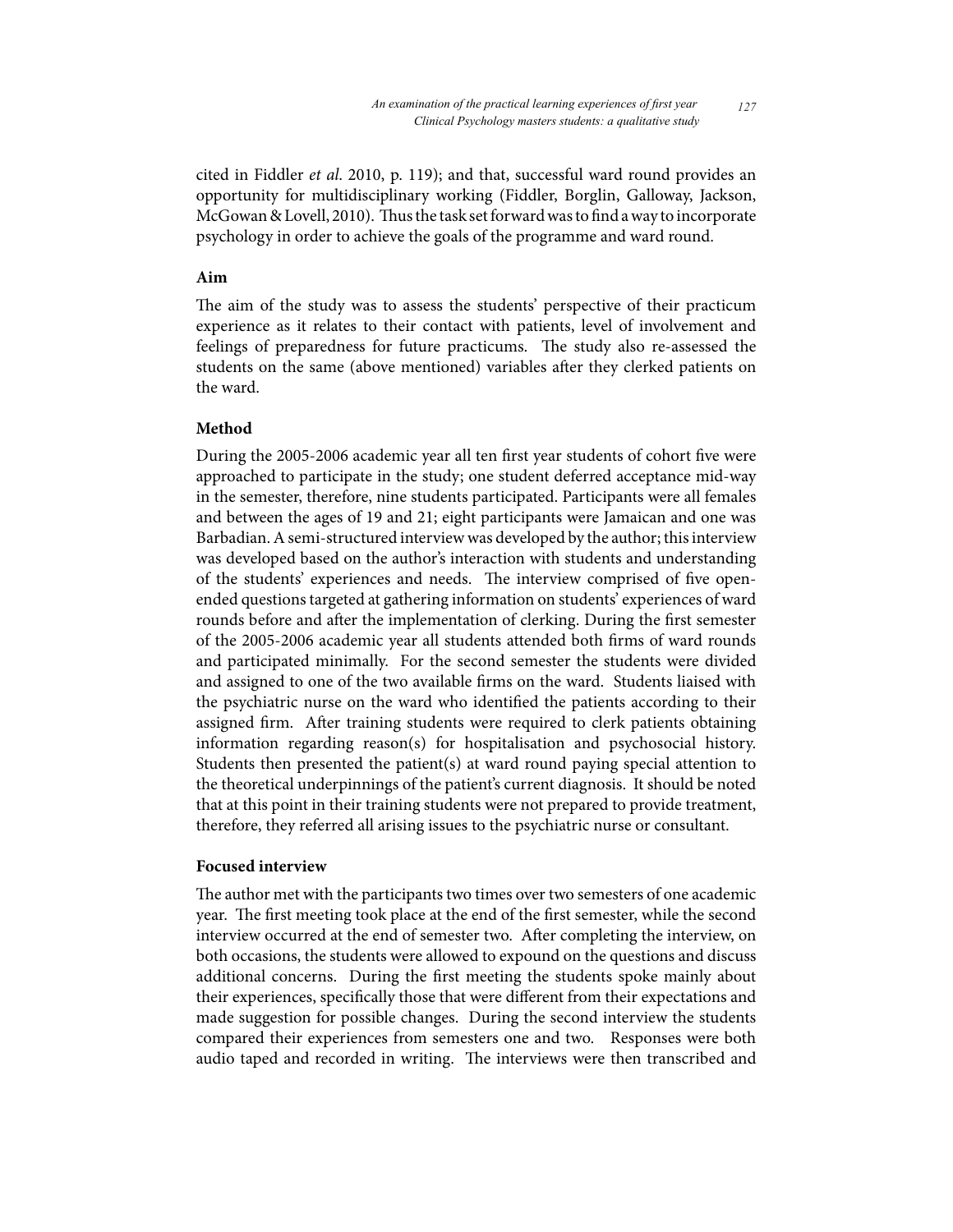responses to open-ended questions were analysed using content analysis (Day, 1993; Weber, 1990 cited in Wagstaff & Solts, 2003) with emergent themes being identified.

# **Ethical considerations**

Ethical approval was obtained from the Faculty of Medical Science's (The University Hospital of the West Indies) ethics committee. After this approval was ascertained, an initial interview was conducted with all participants where they received minimal briefing on the purpose of the study. Participants were informed that all information shared with the research investigator would be confidential. Participants were informed that their participation is voluntary and that they were free to withdraw from the study at any time without any penalty. Informed consent forms were distributed at the initial interview session and obtained from all participants. All responses were coded using numbers, no names or other identifying information was used.

### **Results**

*Question #1: What was your expectation for this practicum experience?*

## *Pre-Test:*

Seven of the participants stated that they thought they would be working closely with patients through the process of clerking. Other responses included gaining an understanding of how psychiatric wards operate; observing how psychologists and psychiatrists interact with and interview patients; and increasing knowledge base regarding DSM IV classification of Mental Disorders.

# *Post-Test:*

Five participants stated that they expected to interact more with patients on the ward in order to learn about them. Another three stated that they expected to make presentations in ward rounds, thus increasing their participation. Other responses included broadening and better understanding the psychiatric experience; having more opportunities whereby their views and opinions would be welcomed by the psychiatrists; and working more than in previous semester.

# *Question 2: Was your expectation met?*

# *Pre-Test:*

Six of the participants reported "partially"; while three said "no".

#### *Post-Test:*

All participants stated that their expectations were met.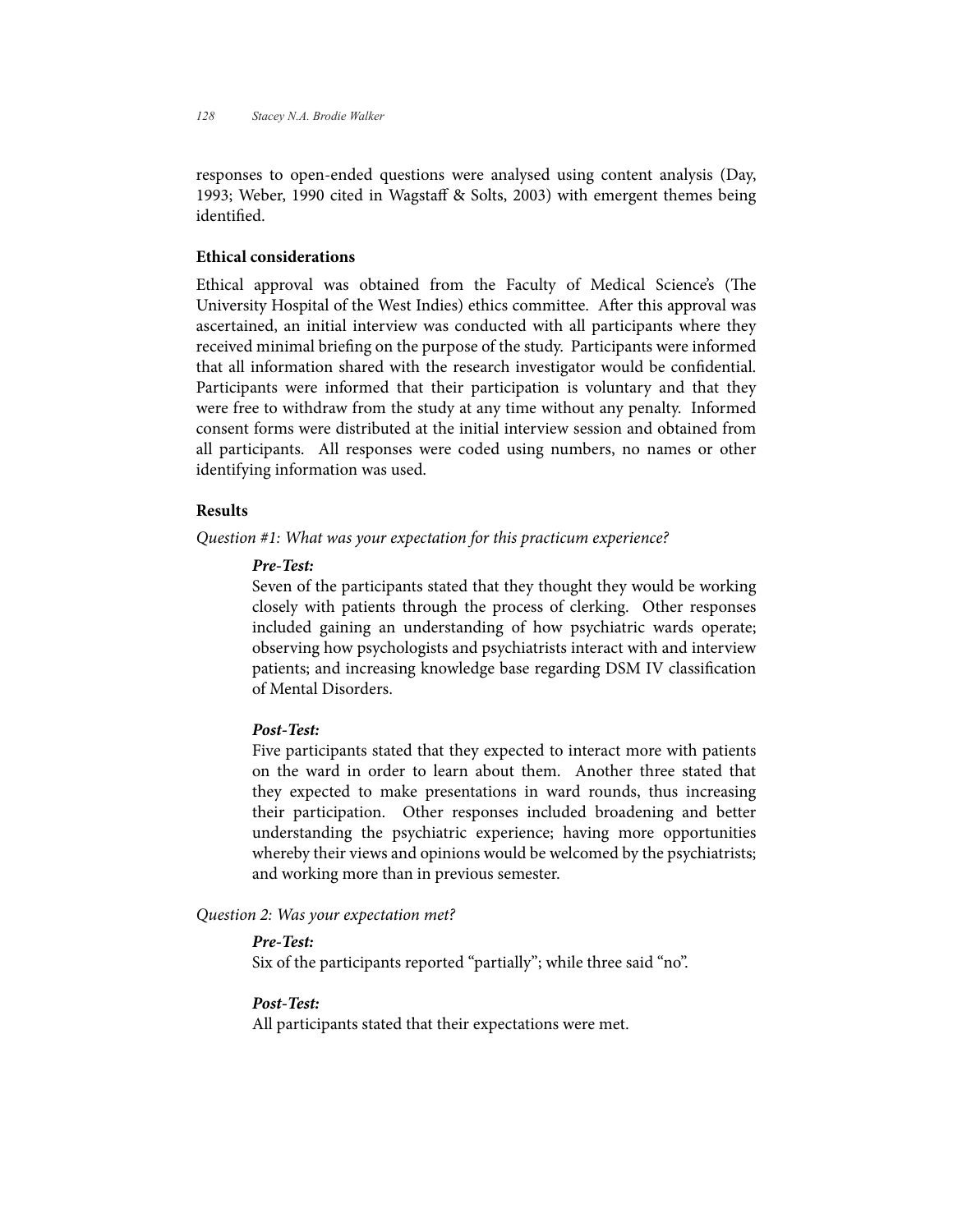*Question 3: Describe your experiences of this practicum. What were the strengths/ weaknesses?*

# *Pre-Test:*

Strengths: Having psychologists present during the ward round was the dominant answer (3). Other responses included having an opportunity to learn new things; gaining first-hand experience of what psychiatry is about; and getting an introduction of different illnesses and presentations of symptoms from different patients.

Weaknesses: The dominant answer was not having more experience with patients (2). Other responses included needing a stronger psychological presence; being exposed mainly to patients with schizophrenia; and feeling like a guest observing rather than a student.

#### *Post-Test:*

Strengths: Interacting with the patients provided real life experiences of what the different mental illnesses are and their impact on the lives of people (3); another three stated that having a chance to exercise what they were taught, which provided a sense of fulfilment as information gained was more than what was in the patient's docket. The final three participants stated that a major strength was the presence of a psychologist in the room who actively participated. Other responses included being able to tour the ward and being trained on the process of clerking; being able to offer advice on patient care; and gaining practical, psychological and emotional experience, specifically, learning what the field is like and what is expected of them behaviourally.

Weaknesses: Participants stated that more organisation was needed in assigning students to patients, as patients became burdened by repeated interviews (4). Other responses included having insufficient resources to provide adequate care of patients; unwelcoming interactions with the nurses on the ward; and not consistently having a psychologist in all firms.

#### *Question #4: Do you feel prepared for future practicums?*

#### *Pre-Test:*

Five of the participants reported that they didn't feel fully prepared, but believed that they would be with more experience (this response represented the dominant response). The other four of the participants answered no.

# *Post-Test:*

All participants stated that they felt prepared for future practicums.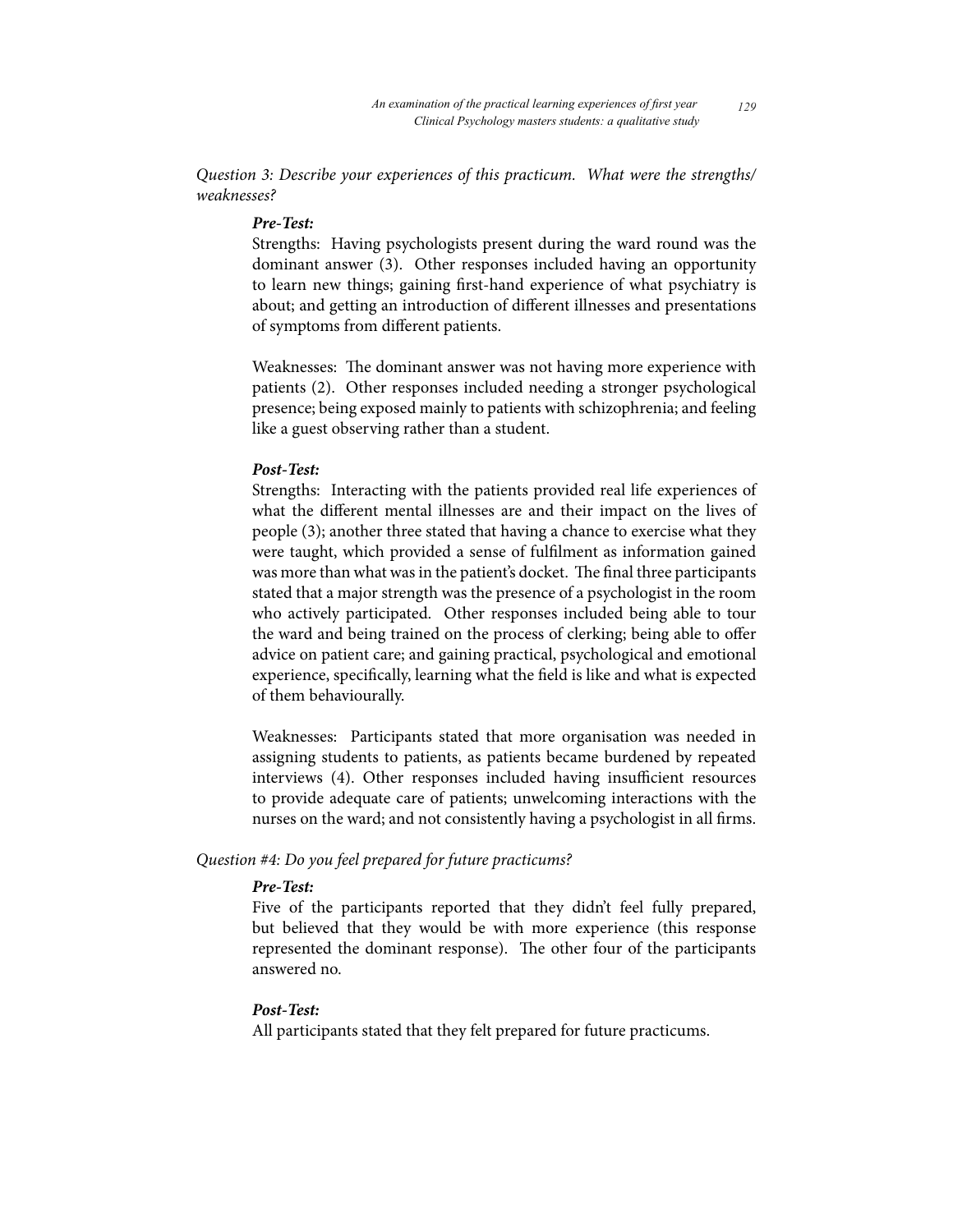*Question #5: Did you feel as if you were part of the psychiatric community? Did you feel that your feedback/comments were welcomed/regarded as competent/useful?*

# *Pre-Test:*

Six reported that initially they felt unwelcomed and incompetent, but felt that things changed gradually. One participant stated "no" and the remaining two stated "yes" they felt welcomed and part of the psychiatric community.

#### *Post-Test:*

The dominant answer (8) was "yes"; while one participant reported that they felt "somewhat" welcome, competent and part of the psychiatric community.

#### **Discussion**

The main objective of this study was to examine what students expected from their practicum training versus what they actually received in areas such as client contact, supervision/involvement and clinical preparedness/competence. Practicum is the clinical training provided before students have completed their academic requirements and is a crucial part of the training of students in clinical psychology. Practicum provides students with the opportunity to develop their basic clinical skills and to become familiar with working in a mental health setting; it also allows students to practice teamwork and interdisciplinary communication. Knowing how crucial the practical learning experience is to the overall development of the clinical psychology student, this author undertook this study to examine whether the students in the Clinical Psychology programme at The University of West Indies, Mona Campus were gaining the necessary skills towards becoming well-rounded practitioners. In doing so, the students were asked to give their perspective on their practical training by comparing their expectations with their actual experiences. Gross (2005, p. 299) speaks about the importance of such a study as "this aspect of the training is less studied", even more so is the "student's perspective which could benefit graduate programs in their efforts to provide the best training".

### **Client contact**

Students limited exposure to patients and incongruous experiences and expectations were the major themes. The majority of the students stated that they thought that they would have had the opportunity to clerk patients and walk on the ward (meeting patients), instead their experiences included "sitting around listening to the reports" presented by the psychiatric members of the team (consultant, resident or medical student). It is this author's belief that interacting with patients and being exposed to the operations of the ward is paramount in the training of Clinical Psychology students. However, in the endeavour to ensure the best training of the students while maintaining ethical and professional standards certain precautions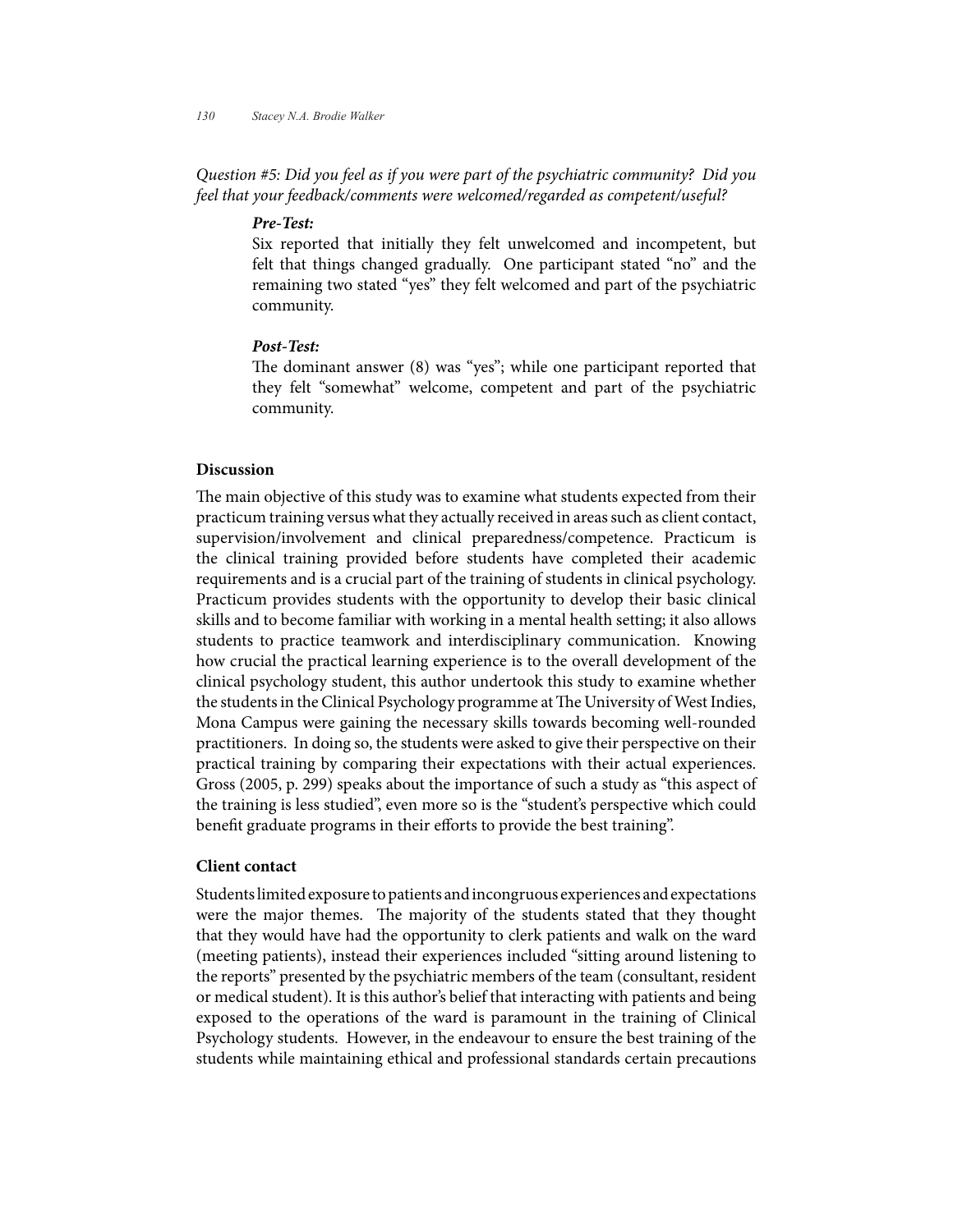needed to be emplaced. Before beginning the process of clerking, students were required to observe ward rounds with minimum interaction with patients for the first six weeks of their practicum; during the seventh week, students were trained on the process of clerking and were given a tour of the ward, after which they began clerking and presenting patients during ward rounds. Students continued their clerkship into their second semester. Students were reminded that their role is one of interviewee and not therapist; therefore, all ensuing issues were to be brought to the attention of the consultant on call, the psychiatric nurse or the assigned psychologist.

The implementation of clerking met the needs of the students as well as enhanced the standards of the programme. This is noted as all of the participants reported that their expectations were met after they began their clerkship.

#### **Supervision/Involvement**

When asked to describe the strengths and weaknesses of their practicum, the issue of supervision as it is related to the involvement of the psychologist was reiterated. Students identified the presence of psychologists in ward rounds as a major strength; however, having psychologists who participated minimally or attended inconsistently was seen as an area of weakness.

One of the key features of a "traditional psychiatric ward round is having a wide array of professionals being present to include psychiatrists, social workers, occupational therapists and nurses" (Fiddler *et al*. 2010, p. 120). No one can argue against the importance of having a multidisciplinary team to help with the treatment and management decisions of patients, however, the question of whether the psychologist should be a part of this team (as is seen in the omission of the psychologist in the above citation) as well as the role of the psychologist remains unanswered. In trying to answer this question, psychologists were added to all firms of Ward 21 in 2003; the expectation was that the psychologist would supervise the clinical psychology students and add to the multidisciplinary team in patient care. It is this author's belief that the psychologists' role is another area in which expectations and actual experiences are incongruent. This is seen throughout the participant's responses as they cited the psychologists' presence in ward rounds as both a strength and weakness. That is, having a psychologist present during rounds was noted as an obvious strength, but not feeling the psychologists' presence was a weakness. Specifically, participants regarded a psychologist who participated minimally and attended inconsistently as a weakness.

This marginalisation of the psychologist also speaks directly to participants concerns of feeling unwelcomed; this was observed during pre and post-clerking as six of participants reported feeling "unwelcomed" prior to clerking and one reported still feeling "somewhat unwelcomed" post-clerking. Psychologists being marginalised in psychiatric wards is not a new phenomenon as traditionally psychiatric wards are headed by psychiatrists. One explanation for the lack of involvement may lie in the differences in how psychiatrists and psychologists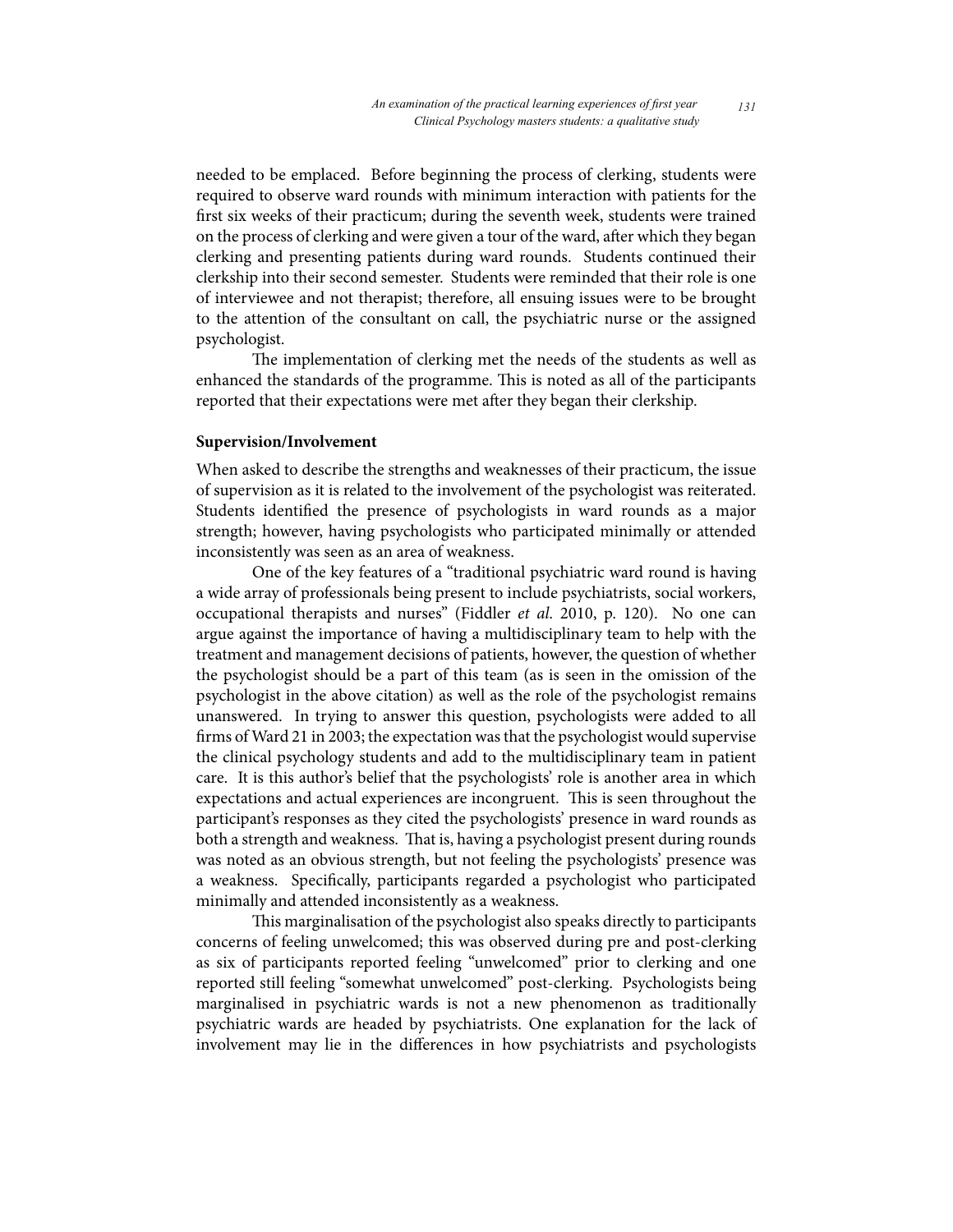view their cases and pathology in general. Psychiatrists emphasise the medical model, which is a "biological disease model" (Kingsbury, 1987, p. 153); while the psychologists acknowledge the importance of the biological aspect of pathology, they also consider that understanding pathology requires the use of multiple perspectives. Psychologists emphasize the psycho-social aspects while incorporating the biological aspect, thus focusing on the bio-psycho-social disease model. This difference may lead to a breakdown in communication and eventual territorialism. For example, under the medical model diagnostic categorisations are seen as important and a necessary part of treatment, "while there are some camps within psychology that feel that diagnosis is unimportant and labelling persons only create stigma and minimizes the uniqueness of the individual" (Kingsbury, 1987, p. 153).

Attaining a "diagnosis is the focus in medical training because diagnosis implies cause which leads naturally to treatment" (Kingsbury, 1987, p. 154). As was cited from a medical textbook, "Once the diagnosis is made, the treatment often is rather apparent" (cited in Kingsbury, 1987, p. 154). Psychiatrists tend to believe that it is only through diagnosis that patients can be correctly treated. Psychologists, however, may consider that not all mental illnesses are biologically caused; that symptoms are varied and transient, therefore, assessment/diagnosis and treatment has to be as varied (and at times transient). Therefore, trying to adequately treat a patient based solely on diagnosis might be seen as flawed and might hinder the opportunity to holistically understand the individual. As a psychologist on a psychiatric ward I have seen psychiatrists begin to incorporate other models, such as the bio-psycho-social model, in their assessment of patients, however, I am still aware that even though "many Psychiatrist may acknowledge the inadequacies of the diagnostic system, diagnosis is still most central to the treatment process" (Kingsbury, 1987, p. 154).

So the eventuality of the multidisciplinary approach on Ward 21 is that the psychologists/psychology students participate minimally, are exposed to more medical than psychological jargon whilst the psychologists' role remains questionable. Another consequence is that the psychology students continue to feel misplaced and unwelcomed.

#### **Preparedness/Competence**

An interesting finding of the current study was the students' belief that they were more prepared for future practicums after clerking, even though they felt somewhat unwelcomed and saw the psychologist being marginalised. This finding can be explained by the fact that being exposed to patients gave students the opportunity to integrate theory with practice. Although students were not allowed to implement therapy, their contact with patients exposed them to the psychosocial aspect of diagnosis and gave them a better understanding of the patient as an individual.

Participants reported that the strengths of clerking was interacting with patients which provided real life experiences of what different mental illnesses are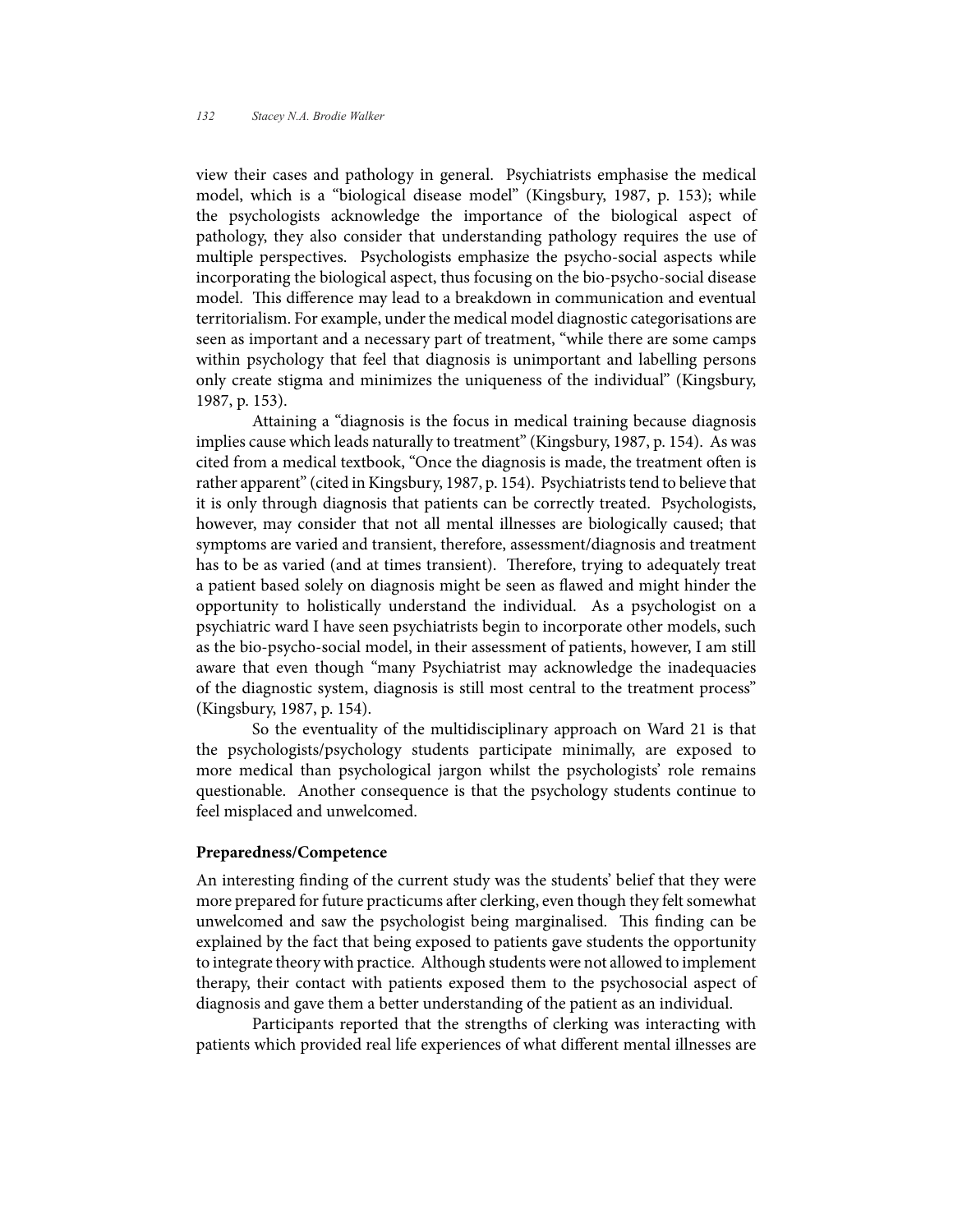and its impact on the lives of people; having a chance to exercise what they were taught (i.e. interviewing skills, case conceptualisation); having a sense of fulfilment when they were able to gain more detailed information (from patient) than was provided in their docket, and being able to offer advice on patient care.

Participants' exposure, even though limited, erased the novelty of the ward and allayed the fear and anxiety that is an inevitable consequence of working with psychiatric patients; therefore participants will be better prepared and feel same.

#### **Recommendation**

In order to continue to meet the needs of the students in the Clinical Psychology master's programme at The University of West Indies, Mona Campus, while actualising the vision of the programme it is recommended that students increase their face-to-face client contact by beginning their clerkship earlier in the programme. This will not only increase the students' level of competence, but it will also increase their practicum hours aligning them (and the programme) with international standards.

It is also recommended that psychologists conduct their own ward round. While the importance of a multidisciplinary team in patient care is advantageous and shouldn't be underestimated, it is this author's belief that students in the Clinical Psychology programme would benefit from an approach that incorporated both the medical and the psycho-social models. In doing this, students would continue to clerk patients on the ward and attend ward rounds (with the multidisciplinary team) on one of the two mandatory days. On the other day, students would attend rounds with the assigned psychologists; there they will receive supervision on patients seen, discuss issues related to assessment and diagnosis and present case conceptualisations using the bio-psycho-social model.

# **Limitation**

The limitation of the study was the fact that the author was also the coordinator of and lecturer in the Clinical Psychology programme being studied. The author was mindful of the possible effect that the dual roles could have on the students' participation and candidness. In trying to minimise these effects, the participants were given the option to withhold participation with the assurance that there would be no penalties, to include impact on their grades or relationship with the author. Also responses were coded with numbers, therefore participants' identities were never revealed.